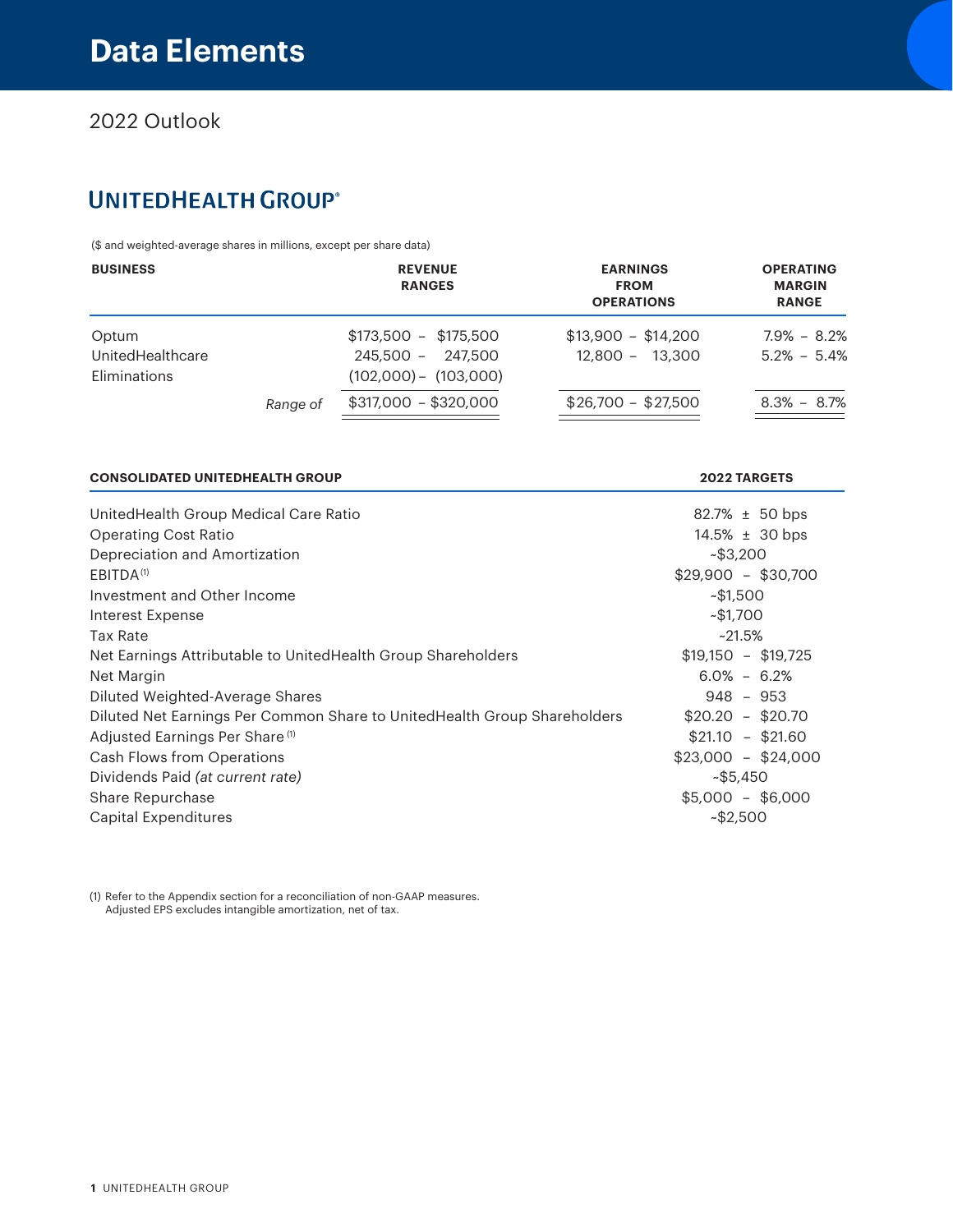# **Data Elements** (Continued)

2022 Outlook

## **Optum**

| (\$ in millions, except Revenue per Consumer Served) |           | <b>REVENUES</b> |          |                                                    |  |  |
|------------------------------------------------------|-----------|-----------------|----------|----------------------------------------------------|--|--|
| <b>BUSINESS</b>                                      | 2020      | 2021E           | 2022P    |                                                    |  |  |
| Optum Health                                         | \$39,808  | \$53,500        |          | \$68,000<br>\$69,000<br>-                          |  |  |
| Optum Insight                                        | 10,802    | 12,100          |          | 13,300<br>13,900<br>$\qquad \qquad -$              |  |  |
| Optum Rx                                             | 87,498    | 90,400          |          | 94,000<br>95,000<br>-                              |  |  |
| <b>Optum Eliminations</b>                            | (1,800)   | (2,000)         |          | (2,100)<br>(2,100)<br>$\overline{\phantom{0}}$     |  |  |
| Optum                                                | \$136,308 | \$154,000       | Range of | \$173,500<br>\$175,500<br>$\overline{\phantom{0}}$ |  |  |

#### **EARNINGS FROM OPERATIONS**

|               | 2020     | 2021E       |          | 2022P               |
|---------------|----------|-------------|----------|---------------------|
| Optum Health  | \$3,434  | $-$ \$4,500 |          | $$5.650 - $5.850$   |
| Optum Insight | 2,725    | $-3,350$    |          | $3,800 -$<br>3,900  |
| Optum Rx      | 3,887    | $-4.100$    |          | $4.400 -$<br>4.500  |
| Optum         | \$10,046 | ~\$11,950   | Range of | $$13,900 - $14,200$ |

#### **OPERATING MARGIN**

|               | 2020  | 2021E  |          | 2022P      |       |
|---------------|-------|--------|----------|------------|-------|
| Optum Health  | 8.6%  | ~8.4%  |          | $8.2\%$ –  | 8.6%  |
| Optum Insight | 25.2% | ~27.7% |          | $27.3\%$ – | 29.3% |
| Optum Rx      | 4.4%  | ~4.5%  |          | $4.6\% -$  | 4.8%  |
| Optum         | 7.4%  | ~7.8%  | Range of | 7.9% –     | 8.2%  |

|                                                         | <b>GROWTH METRICS</b> |          |                                                |  |
|---------------------------------------------------------|-----------------------|----------|------------------------------------------------|--|
|                                                         | 2020                  | 2021E    | 2022P                                          |  |
| Optum Health Consumers Served                           | 98M                   | 100M     | 102M<br>101M                                   |  |
| Optum Health Revenue per<br>Consumer Served (per Month) | ~\$34                 | $-$ \$45 | ~\$57<br>~\$55<br>$\overline{\phantom{0}}$     |  |
| Optum Insight Revenue Backlog                           | \$20.2B               | \$22.4B  | \$24.6B<br>\$25.8B<br>$\overline{\phantom{a}}$ |  |
| Optum Rx Adjusted Scripts                               | 1.31B                 | 1.36B    | 1.39B<br>1.41 <sub>B</sub>                     |  |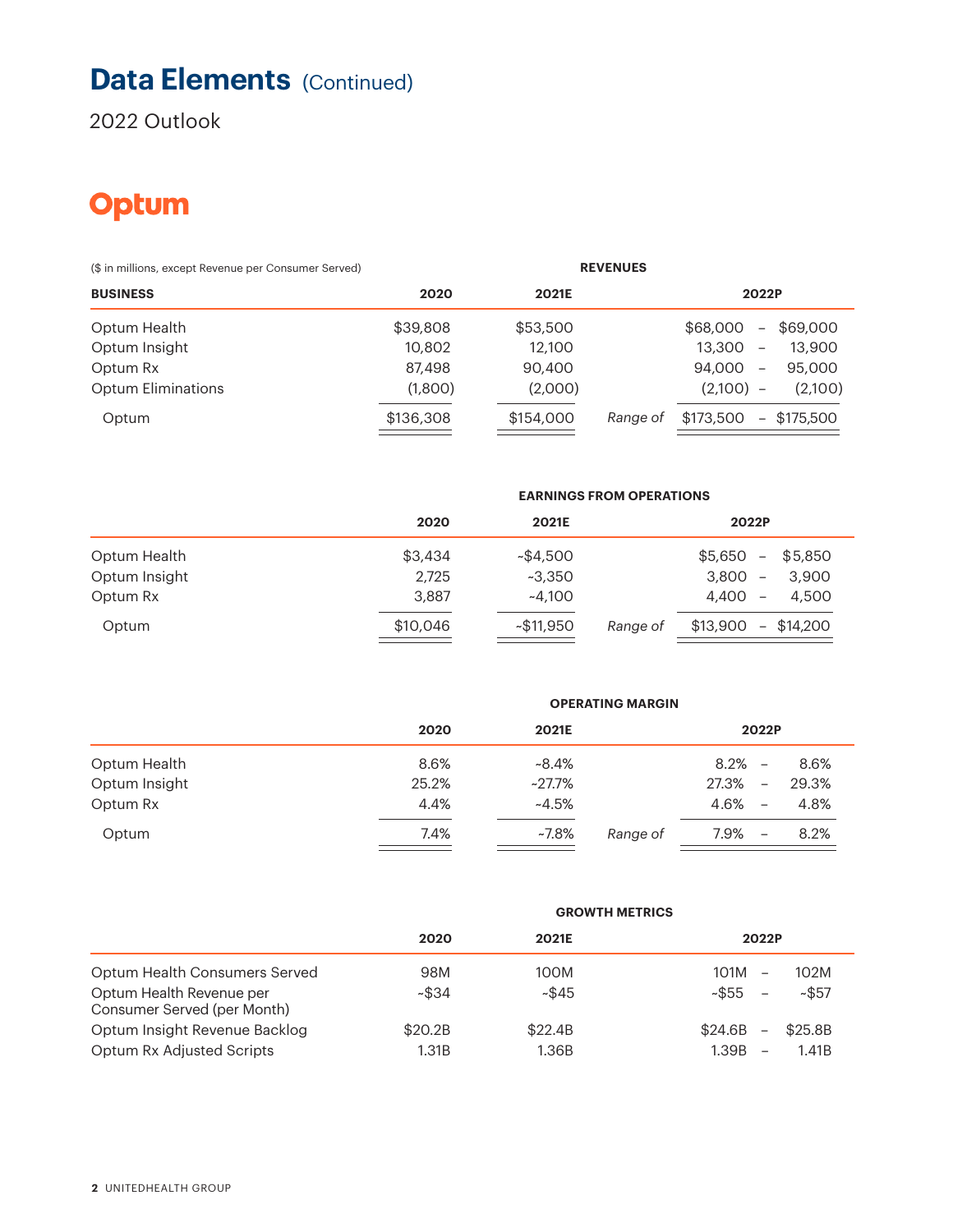# **Data Elements** (Continued)

2022 Outlook

# United<br>
Healthcare

| $($$ in millions)                      |           |           |          |           |                                       |  |
|----------------------------------------|-----------|-----------|----------|-----------|---------------------------------------|--|
| <b>BUSINESS</b><br>2020<br>2021E       |           |           |          | 2022P     |                                       |  |
| UnitedHealthcare Employer & Individual | \$55,872  | \$59,900  |          | \$64,000  | \$65,000<br>$\qquad \qquad$           |  |
| UnitedHealthcare Medicare & Retirement | 90.764    | 100,600   |          | 112,500   | 113,500<br>$\overline{\phantom{0}}$   |  |
| United Healthcare Community & State    | 46,487    | 53,900    |          | 60,000    | 61,000<br>$\overline{\phantom{0}}$    |  |
| UnitedHealthcare Global                | 7.752     | 8,400     |          | 8,250     | 8,750<br>$\qquad \qquad -$            |  |
| UnitedHealthcare                       | \$200,875 | \$222,800 | Range of | \$245,500 | \$247,500<br>$\overline{\phantom{0}}$ |  |

#### **EARNINGS FROM OPERATIONS**

|                  | 2020     | 2021E     |          |          | 2022P                    |          |
|------------------|----------|-----------|----------|----------|--------------------------|----------|
| UnitedHealthcare | \$12.359 | ~\$11,900 | Range of | \$12,800 | $\overline{\phantom{a}}$ | \$13,300 |
| Operating Margin | 6.2%     | ~5.3%     |          | 5.2%     | $\overline{\phantom{0}}$ | 5.4%     |

#### **ENROLLMENT SUMMARY**

| (enrollment in thousands)                  | 2020   | 2021E  | <b>ORGANIC</b><br><b>GROWTH</b><br>2022P | <b>ENROLLMENT</b><br>2022P |
|--------------------------------------------|--------|--------|------------------------------------------|----------------------------|
| <b>Commercial Risk</b>                     | 7.910  | 7,885  | 350<br>250<br>$\overline{\phantom{a}}$   | $8,135 - 8,235$            |
| Commercial Fee                             | 18,310 | 18,560 | 100<br>200<br>$\overline{\phantom{a}}$   | 18,660 - 18,760            |
| Global                                     | 5,425  | 5,500  | $50 -$<br>100                            | $5,550 - 5,600$            |
| <b>Commercial Benefits</b>                 | 31,645 | 31,945 | 400<br>650<br>$\overline{\phantom{a}}$   | $32,345 - 32,595$          |
| Medicare Advantage                         | 5.710  | 6,490  | 600<br>650<br>$\overline{\phantom{a}}$   | $7.090 - 7.140$            |
| Standardized Medicare Supplement           | 4,460  | 4,385  |                                          | ~4,385                     |
| Medicaid                                   | 6,620  | 7,620  | $(300) - (200)$                          | $7.320 - 7.420$            |
| <b>Public and Senior Benefits</b>          | 16,790 | 18,495 | 450<br>$300 -$                           | 18.795 - 18.945            |
| <b>Total Medical</b>                       | 48,435 | 50,440 | 700 - 1.100                              | $51.140 - 51.540$          |
| Stand-alone Part D Prescription Drug Plans | 4,045  | 3,690  | $(300) - (200)$                          | $3.390 - 3.490$            |